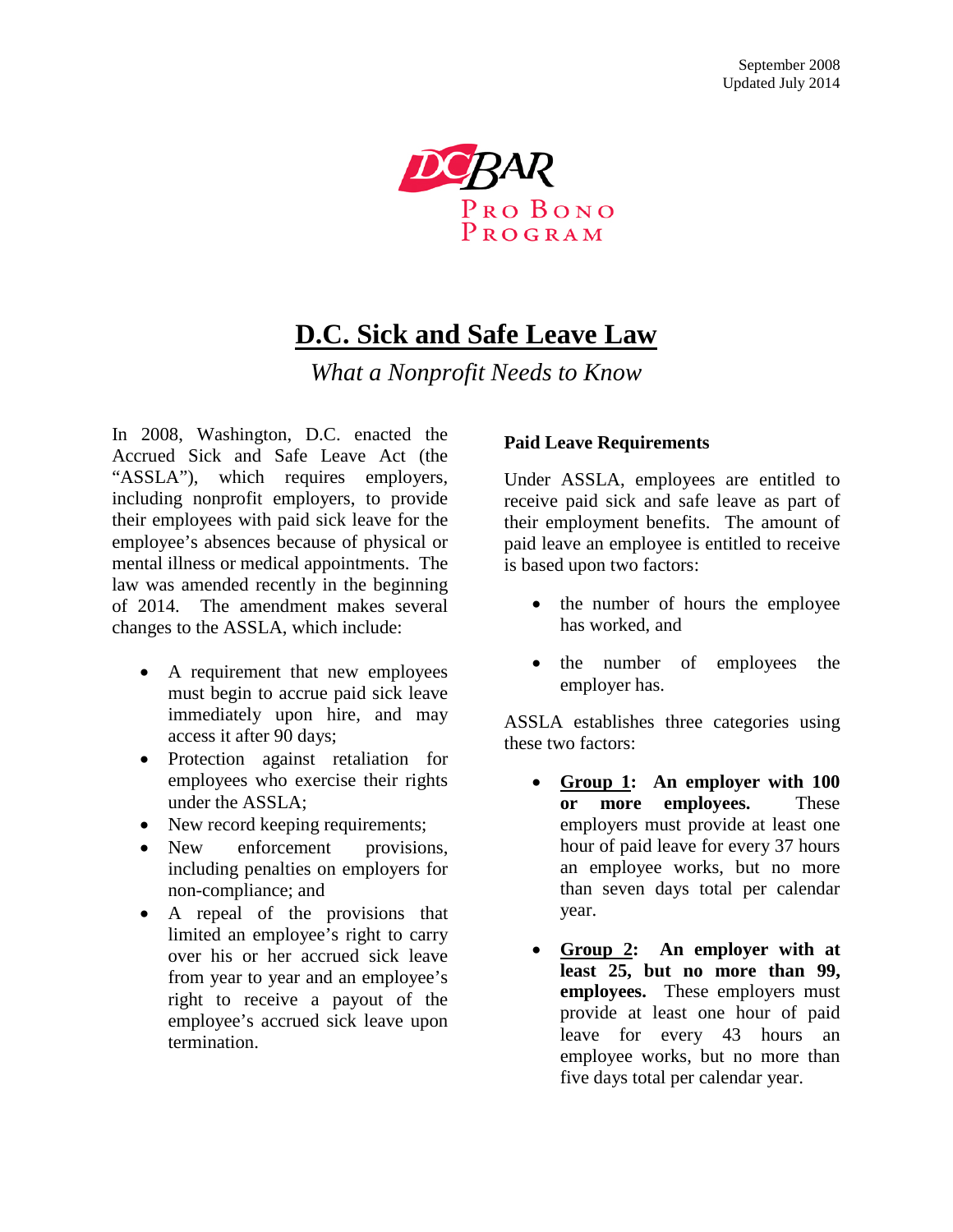• **Group 3: An employer with 24 or fewer employees.** These employers must provide at least one hour of paid leave for every 87 hours worked, but no more than three days per calendar year.

In determining the total number of its employees, the employer is expected to use the average number of its employees per month for the prior calendar year. This number is computed by adding the total number of full-time equivalent employees employed in the District of Columbia at the beginning of each month of the preceding calendar year and dividing by 12.

For example, suppose an employer had 25 employees on the first day of the month four times last year, and 30 employees on the first day of one month last year and 26 employees on the first day of the month seven times last year. Under the ASSLA rules, the employer would add up the number of employees it had the first day of each month in the prior year, or is this case:  $30 + 26 + 26 + 26 + 26 + 26 + 26 + 26 + 25 +$  $25 + 25 + 25 = 312$ . This number is then divided by 12 months to determine the average number of employees per month  $(312 \div 12 = 26)$ . In this example the employer had an average of 26 employees per month.

Under the ASSLA rules, the employer would fall into Group 2, and must provide at least one hour of paid leave for every 43 hours an employee works, but no more than five days total per calendar year.

## **Who is an Employee?**

The ASSLA defines an employee as:

1. Any individual employed by an employer; and

- 2. Either:
	- a. spends more than fifty percent (50%) of his or her working time in the District of Columbia, or
	- b. is based in the District of Columbia and spends a substantial part of his or her time working in the District and does not spend more than fifty percent (50%) of his or her work-time in any other particular state.

The term "employee" does not include:

- an independent contractor;
- a student:
- health care workers who choose to participate in a premium pay program;
- individuals who volunteer to engage in the activities of educational, charitable, religious, or nonprofit organizations;
- lay officers within the discipline of any religious organization who are engaged in religious functions; or
- casual babysitters employed in or around the residence of the employer.

The ASSLA provides special rules for restaurant wait staff and bartenders, who are now covered by the ASSLA.

## **Procedures for Using Leave**

Employees begin to accrue paid leave on the first day of employment and may begin to access it after 90 days of service. An employer may permit an employee to carry over any unused sick leave to the following year.

The ASSLA provides that, except in cases of emergency or unforeseeable need, employees must give at least ten days--or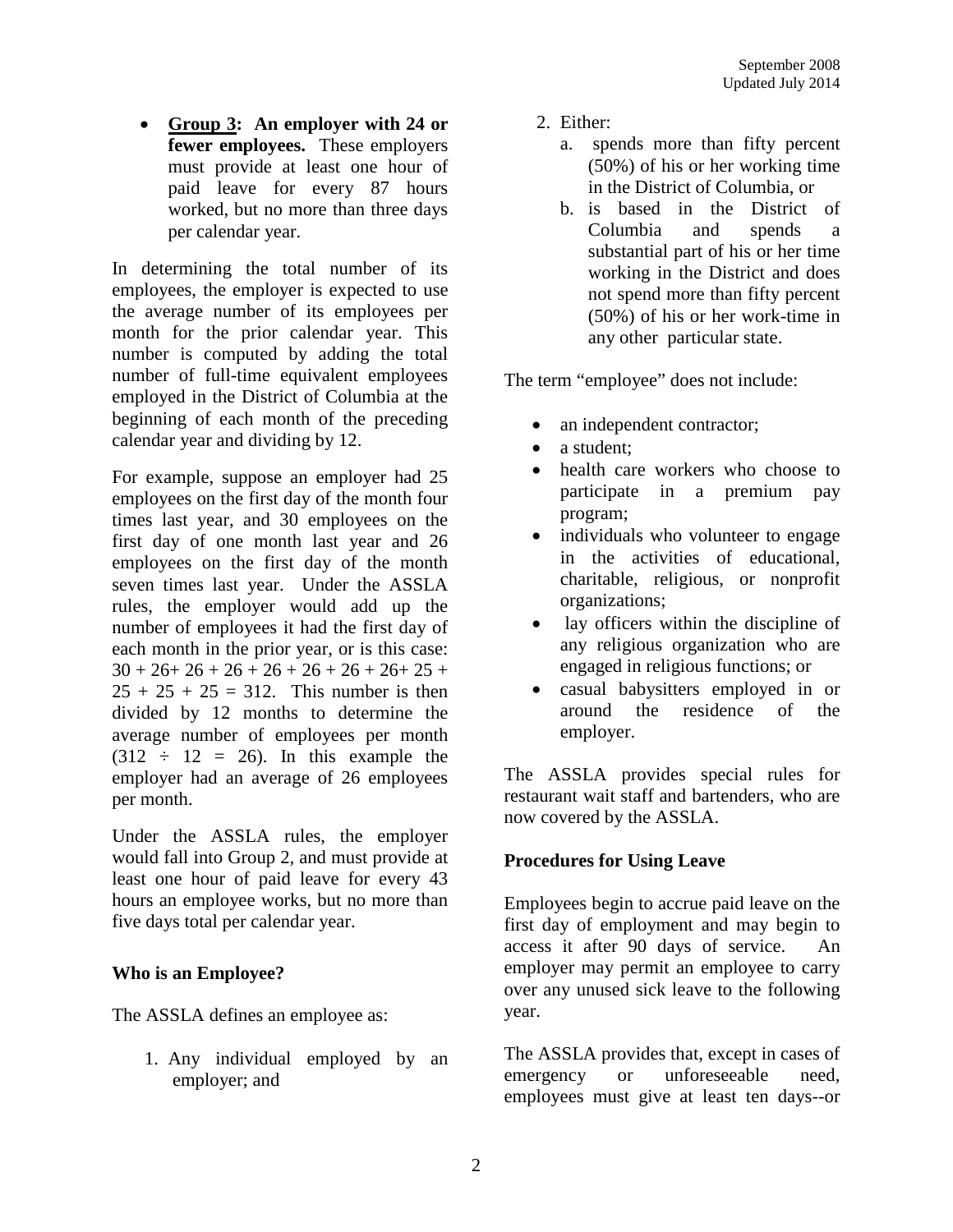the earliest possible--written notice before taking paid leave. An employee may also be required to provide appropriate documentation to his or her employer to certify that leave was used properly. An employee who takes leave for medical appointments must make a reasonable effort to schedule leave so that it does not unduly disrupt the operations of the employer.

The ASSLA permits employees to use the paid leave in order to care for themselves as well as a child, parent, spouse, domestic partner or any other family member who has a physical or mental illness or needs medical care. The ASSLA also provides "safe leave" for absences related to incidents of domestic violence or sexual abuse.

Under the ASSLA, an employee's accrued paid sick leave carries over from year to year. However, the ASSLA does not require employers to reimburse employees for any unused paid leave accrued when they leave the organization. Therefore, it is important for an employer to make clear whether an employee is entitled to unused sick leave when their employment is terminated.

## **Retaliation Protections**

ASSLA protects employees from interference with, restraint, or denial of rights provided by ASSLA as well as from discrimination for using sick leave. ASSLA also includes provisions that protect employees from retaliation for:

- (i) complaining to the employer about a violation of his or her rights under ASSLA;
- <span id="page-2-0"></span>• (ii) filing a complaint with the Department of Employment Services;
- (iii) filing a civil complaint;
- (iv) informing any person about an alleged violation;
- (v) cooperating with the DOES or another person's investigation or prosecution of an alleged violation;
- (vi) opposing any policy, practice, or act that is unlawful under the ASSLA; or

(vii) informing any person of his or her rights under ASSLA<sup>[1](#page-2-0)</sup>

Under ASSLA, if adverse action is taken within 90 days of an employee engaging in any of the above activities, there is a rebuttable presumption that the employer violated ASSLA. Furthermore, under the ASSLA, it is unlawful to count sick leave as an absence for purposes of discipline, discharge, demotion, suspension, or any other adverse employment action.

## **Notice and Record Keeping Requirements**

The ASSLA requires an employer to post a notice of the law's provisions in all languages necessary to accommodate their employees.

In addition, D.C. employers must retain records for three years documenting the number of hours worked by an employee and any paid leave used by the employee. These records must be accessible by the Office of the District of Columbia Auditor. Failure to maintain records creates a rebuttable presumption that the employer violated ASSLA.

 $\overline{a}$ 

<sup>1</sup> "Any person" includes a coworker, a family member, the press, or an attorney.